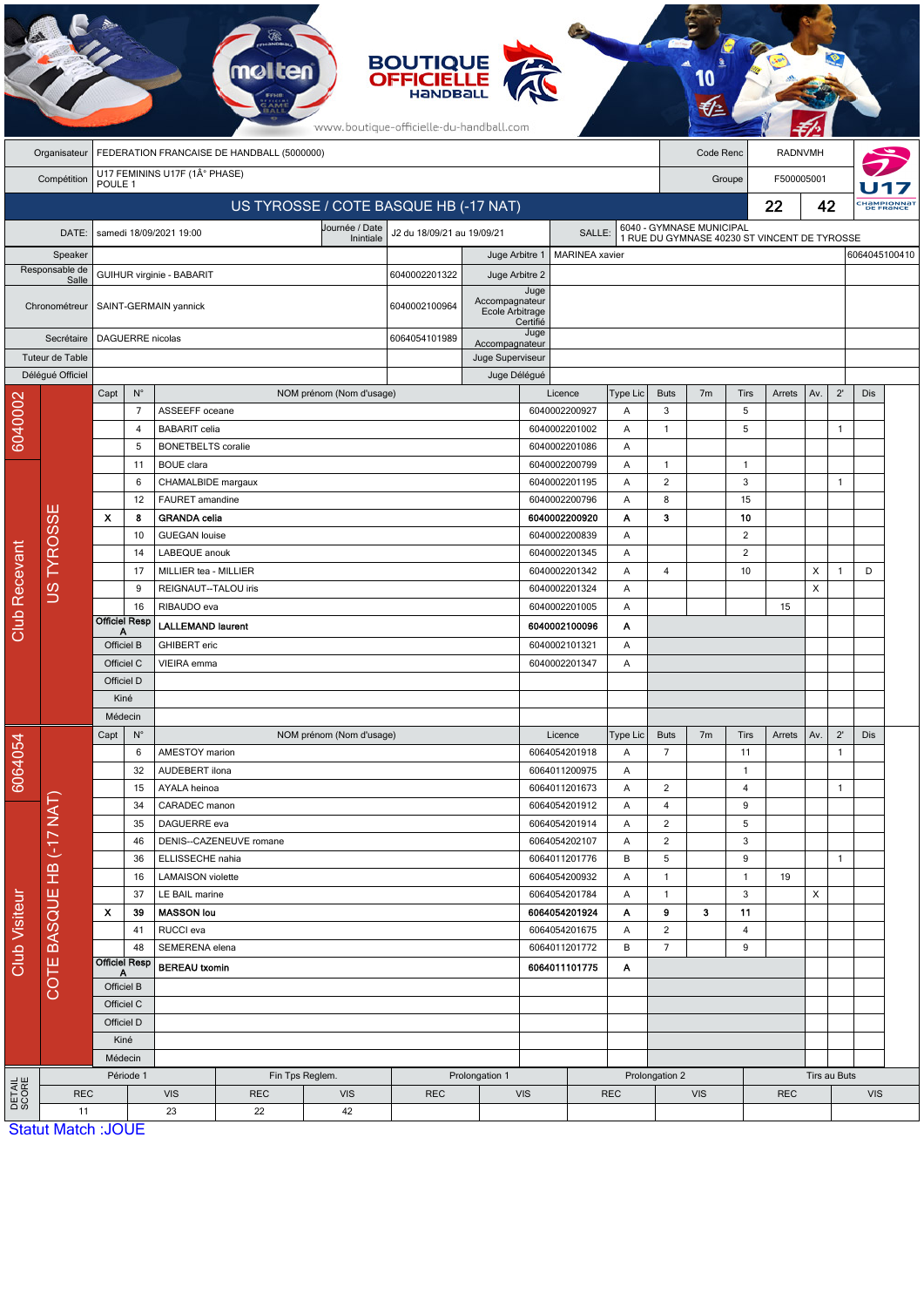|                  |                        |                    |        | Organisateur   FEDERATION FRANCAISE DE HANDBALL (5000000)                |                  |                        |               |                                                         | Code Renc                                                          |    | RADNVMH    |  |
|------------------|------------------------|--------------------|--------|--------------------------------------------------------------------------|------------------|------------------------|---------------|---------------------------------------------------------|--------------------------------------------------------------------|----|------------|--|
|                  | Compétition            | POULE <sub>1</sub> |        | U17 FEMININS U17F (1° PHASE)                                             |                  |                        |               |                                                         | Groupe                                                             |    | F500005001 |  |
|                  |                        |                    |        | US TYROSSE / COTE BASQUE HB (-17 NAT)                                    |                  |                        |               |                                                         |                                                                    | 22 | 42         |  |
|                  |                        |                    |        |                                                                          | Déroulé du Match |                        |               |                                                         |                                                                    |    |            |  |
|                  |                        |                    |        |                                                                          | Temps            | Score                  |               |                                                         | Action                                                             |    |            |  |
| <b>PERIODE 1</b> |                        |                    |        |                                                                          |                  | $10 - 22$              |               |                                                         | Arrêt JV N°16 LAMAISON violette                                    |    |            |  |
| Temps            | Score                  |                    |        | Action                                                                   | 29:21            | $10 - 23$              |               | But JV N°39 MASSON lou                                  |                                                                    |    |            |  |
| 00:31<br>01:03   | $00 - 01$<br>$01 - 01$ |                    |        | But JV N°15 AYALA heinoa<br>But JR N°12 FAURET amandine                  | 29:52<br>30:00   | $11 - 23$<br>$11 - 23$ |               | But JR N°7 ASSEEFF oceane                               | Tir JV N°36 ELLISSECHE nahia                                       |    |            |  |
| 01:44            | $01 - 02$              |                    |        | But JV N°6 AMESTOY marion                                                |                  |                        |               |                                                         | <b>PERIODE 2</b>                                                   |    |            |  |
| 02:09<br>03:04   | $01 - 03$<br>$02 - 03$ |                    |        | But JV N°34 CARADEC manon<br>But JR N°12 FAURET amandine                 |                  | Score                  |               |                                                         | Action                                                             |    |            |  |
| 03:07            | $02 - 04$              |                    |        | But JV N°6 AMESTOY marion                                                | Temps<br>31:18   | $11 - 24$              |               | But JV N°6 AMESTOY marion                               |                                                                    |    |            |  |
| 03:47            | $02 - 04$              |                    |        | Tir JR N°10 GUEGAN louise                                                | 32:07            | $11 - 24$              |               |                                                         | Tir JR N°12 FAURET amandine                                        |    |            |  |
| 03:50<br>03:56   | $03 - 04$<br>$03 - 04$ |                    |        | But JR N°11 BOUE clara<br>Arrêt JV N°16 LAMAISON violette                | 33:00<br>33:31   | $11 - 25$<br>$11 - 26$ |               | But JV N°35 DAGUERRE eva                                | But JV N°48 SEMERENA elena                                         |    |            |  |
| 04:18            | $03 - 05$              |                    |        | But JV N°34 CARADEC manon                                                | 34:01            | $11 - 26$              |               | Tir JR N°8 GRANDA celia                                 |                                                                    |    |            |  |
| 04:40            | $04 - 05$              |                    |        | But JR N°12 FAURET amandine                                              | 34:03            | $11 - 26$              |               | Arrêt JR N°16 RIBAUDO eva                               |                                                                    |    |            |  |
| 04:49            | $04 - 06$              |                    |        | But JV N°6 AMESTOY marion                                                | 34:18            | $12 - 26$              |               |                                                         | <b>But JR N°12 FAURET amandine</b>                                 |    |            |  |
| 05:24<br>05:30   | $04 - 06$<br>$04 - 06$ |                    |        | Tir JR N°17 MILLIER tea - MILLIER<br>Arrêt JV N°16 LAMAISON violette     | 34:47<br>35:17   | $12 - 26$<br>$12 - 26$ |               |                                                         | Tir JV N°46 DENIS--CAZENEUVE romane<br>Tir JR N°12 FAURET amandine |    |            |  |
| 05:47            | $04 - 07$              |                    |        | But JV N°15 AYALA heinoa                                                 | 35:46            | $12 - 26$              |               |                                                         | Tir JR N°17 MILLIER tea - MILLIER                                  |    |            |  |
| 06:22            | $04 - 07$              |                    |        | Tir JR N°17 MILLIER tea - MILLIER                                        | 35:49            | $12 - 26$              |               |                                                         | Arrêt JV N°16 LAMAISON violette                                    |    |            |  |
| 06:26<br>06:33   | $04 - 07$<br>$04 - 07$ |                    |        | Tir JR N°8 GRANDA celia<br>Arrêt JV N°16 LAMAISON violette               | 35:53<br>36:16   | $12 - 27$<br>$12 - 27$ |               | Tir JR N°4 BABARIT celia                                | But JV N°46 DENIS--CAZENEUVE romane                                |    |            |  |
| 07:10            | $05 - 07$              |                    |        | But JR N°8 GRANDA celia                                                  | 36:28            | $12 - 27$              |               | Tir JV N°6 AMESTOY marion                               |                                                                    |    |            |  |
| 07:53            | $05 - 07$              |                    |        | Tir JR N°12 FAURET amandine                                              | 36:48            | $12 - 27$              |               | Tir JR N°10 GUEGAN louise                               |                                                                    |    |            |  |
| 07:55            | $05 - 07$              |                    |        | Arrêt JV N°16 LAMAISON violette                                          | 36:49            | $12 - 27$              |               |                                                         | Arrêt JV N°16 LAMAISON violette                                    |    |            |  |
| 09:04<br>09:06   | $05 - 07$<br>$05 - 07$ |                    |        | Tir JV N°6 AMESTOY marion<br><b>Temps Mort d'Equipe Recevant</b>         | 36:58<br>37:18   | $13 - 27$<br>$13 - 28$ |               | But JV N°35 DAGUERRE eva                                | But JR N°17 MILLIER tea - MILLIER                                  |    |            |  |
| 09:25            | $05 - 07$              |                    |        | Tir JV N°6 AMESTOY marion                                                | 37:48            | $13 - 28$              |               |                                                         | Tir JR N°12 FAURET amandine                                        |    |            |  |
| 09:51            | $06 - 07$              |                    |        | <b>But JR N°12 FAURET amandine</b>                                       | 37:52            | $13 - 29$              |               |                                                         | But JV N°46 DENIS--CAZENEUVE romane                                |    |            |  |
| 11:09            | $06 - 08$              |                    | 57.    | But 7m JV N°39 MASSON lou                                                | 38:20            | $13 - 29$              |               | Tir JR N°8 GRANDA celia                                 |                                                                    |    |            |  |
| 11:35<br>12:15   | $07 - 08$<br>$08 - 08$ |                    |        | <b>But JR N°12 FAURET amandine</b><br>But JR N°4 BABARIT celia           | 38:39<br>38:57   | $14 - 29$<br>$14 - 29$ |               | But JR N°8 GRANDA celia<br>Tir JV N°34 CARADEC manon    |                                                                    |    |            |  |
| 12:46            | $08 - 08$              |                    |        | Tir JV N°35 DAGUERRE eva                                                 | 38:59            | $14 - 29$              |               | Arrêt JR N°16 RIBAUDO eva                               |                                                                    |    |            |  |
| 13:22            | $08 - 09$              |                    |        | But JV N°39 MASSON lou                                                   | 39:35            | $15 - 29$              |               |                                                         | But JR N°17 MILLIER tea - MILLIER                                  |    |            |  |
| 13:33<br>14:08   | $08 - 09$<br>$08 - 10$ |                    |        | Avertissement JR N°17 MILLIER tea - MILLIER<br>But JV N°6 AMESTOY marion | 39:48<br>40:09   | $15 - 30$<br>$15 - 30$ |               | But JV N°6 AMESTOY marion<br>Tir JR N°4 BABARIT celia   |                                                                    |    |            |  |
| 14:20            | $08 - 10$              |                    |        | Temps Mort d'Equipe Visiteur                                             | 40:12            | $15 - 30$              |               |                                                         | Arrêt JV N°16 LAMAISON violette                                    |    |            |  |
| 14:36            | $08 - 11$              |                    |        | But JV N°48 SEMERENA elena                                               | 40:16            | $15 - 31$              |               |                                                         | But JV N°48 SEMERENA elena                                         |    |            |  |
| 15:37            | $08 - 12$              |                    | in.    | But 7m JV N°39 MASSON lou                                                | 40:37            | $15 - 31$              |               | Tir JV N°35 DAGUERRE eva                                |                                                                    |    |            |  |
| 16:05<br>16:16   | 09 - 12<br>$09 - 13$   |                    | 19 M.H | But JR N°17 MILLIER tea - MILLIER<br>But JV N°34 CARADEC manon           | 40:40<br>41:03   | $15 - 31$<br>$15 - 31$ |               | Arrêt JR N°16 RIBAUDO eva                               | Tir JR N°12 FAURET amandine                                        |    |            |  |
| 16:19            | $09 - 13$              |                    |        | Avertissement JR N°9 REIGNAUT--TALOU iris                                | 41:06            | $15 - 31$              |               |                                                         | Arrêt JV N°16 LAMAISON violette                                    |    |            |  |
| 17:03            | $09 - 13$              |                    |        | Tir JR N°17 MILLIER tea - MILLIER                                        | 41:29            | $15 - 31$              | ШL            | Tir JV N°39 MASSON lou                                  |                                                                    |    |            |  |
| 17:06<br>17:22   | $09 - 13$<br>$09 - 13$ |                    |        | Arrêt JV N°16 LAMAISON violette<br>Tir JV N°37 LE BAIL marine            | 41:32<br>41:46   | $15 - 31$<br>$15 - 31$ |               | Arrêt JR N°16 RIBAUDO eva<br>Tir JV N°48 SEMERENA elena |                                                                    |    |            |  |
| 17:25            | $09 - 13$              |                    | AR     | Arrêt JR N°16 RIBAUDO eva                                                | 41:48            | $15 - 31$              |               | Arrêt JR N°16 RIBAUDO eva                               |                                                                    |    |            |  |
| 17:28            | $09 - 14$              |                    |        | But JV N°36 ELLISSECHE nahia                                             | 42:37            | $15 - 31$              |               | Tir JR N°8 GRANDA celia                                 |                                                                    |    |            |  |
| 18:26<br>18:28   | $09 - 14$<br>$09 - 14$ |                    | AR     | Tir JR N°17 MILLIER tea - MILLIER<br>Arrêt JV N°16 LAMAISON violette     | 42:39<br>43:17   | $15 - 31$<br>$15 - 32$ |               |                                                         | Arrêt JV N°16 LAMAISON violette                                    |    |            |  |
| 19:08            | $09 - 15$              |                    |        | But JV N°37 LE BAIL marine                                               | 44:18            | $15 - 33$              | trat l        | But JV N°6 AMESTOY marion<br>But 7m JV N°39 MASSON lou  |                                                                    |    |            |  |
| 19:27            | $09 - 15$              |                    |        | Avertissement JV N°37 LE BAIL marine                                     | 45:15            | $15 - 33$              |               |                                                         | Tir JR N°12 FAURET amandine                                        |    |            |  |
| 19:32            | $09 - 15$              |                    |        | Tir JR N°7 ASSEEFF oceane                                                | 45:21            | $15 - 33$              |               |                                                         | Arrêt JV N°16 LAMAISON violette                                    |    |            |  |
| 19:50<br>20:33   | $09 - 16$<br>$09 - 17$ |                    |        | But JV N°48 SEMERENA elena<br>But JV N°39 MASSON lou                     | 45:24<br>45:42   | $16 - 33$<br>$16 - 33$ |               | Tir JV N°15 AYALA heinoa                                | But JR N°6 CHAMALBIDE margaux                                      |    |            |  |
| 21:04            | $09 - 18$              |                    |        | But JV N°34 CARADEC manon                                                | 45:45            | $16 - 33$              |               | Arrêt JR N°16 RIBAUDO eva                               |                                                                    |    |            |  |
| 21:50            | $09 - 18$              |                    |        | Tir JR N°4 BABARIT celia                                                 | 45:53            | $16 - 33$              | 2             | 2MN JV N°15 AYALA heinoa                                |                                                                    |    |            |  |
| 21:52<br>22:20   | $09 - 18$<br>$09 - 18$ |                    | 21     | Arrêt JV N°16 LAMAISON violette<br>2MN JR N°4 BABARIT celia              | 45:56<br>46:12   | $16 - 33$<br>$16 - 33$ | . .           | Tir JR N°8 GRANDA celia                                 | Temps Mort d'Equipe Recevant                                       |    |            |  |
| 22:25            | $09 - 19$              |                    |        | But JV N°39 MASSON lou                                                   | 46:51            | $17 - 33$              |               | But JR N°7 ASSEEFF oceane                               |                                                                    |    |            |  |
| 23:31            | $09 - 19$              |                    |        | Tir JR N°8 GRANDA celia                                                  | 47:32            | $17 - 34$              |               |                                                         | But JV N°36 ELLISSECHE nahia                                       |    |            |  |
| 23:35            | $09 - 20$              |                    |        | But JV N°16 LAMAISON violette                                            | 47:53            | $18 - 34$              |               |                                                         | But JR N°12 FAURET amandine                                        |    |            |  |
| 24:37<br>24:42   | $09 - 21$<br>$09 - 21$ |                    |        | But JV N°48 SEMERENA elena<br>Tir JR N°8 GRANDA celia                    | 48:02<br>48:03   | $18 - 34$<br>$18 - 34$ |               | Arrêt JR N°16 RIBAUDO eva                               | Tir JV N°36 ELLISSECHE nahia                                       |    |            |  |
| 24:46            | $09 - 21$              |                    | AR     | Arrêt JV N°16 LAMAISON violette                                          | 48:11            | $18 - 35$              |               | But JV N°39 MASSON lou                                  |                                                                    |    |            |  |
| 25:04            | $10 - 21$              |                    |        | But JR N°7 ASSEEFF oceane                                                | 48:56            | $18 - 35$              |               | Tir JV N°15 AYALA heinoa                                |                                                                    |    |            |  |
| 25:28<br>27:04   | $10 - 21$<br>$10 - 22$ |                    |        | Tir JV N°34 CARADEC manon<br>But JV N°36 ELLISSECHE nahia                | 48:56<br>49:07   | $18 - 35$<br>$18 - 35$ | ШP            | Arrêt JR N°16 RIBAUDO eva<br>Tir JV N°37 LE BAIL marine |                                                                    |    |            |  |
| 27:32            | $10 - 22$              |                    |        | Tir JR N°14 LABEQUE anouk                                                | 49:28            | $19 - 35$              |               | But JR N°8 GRANDA celia                                 |                                                                    |    |            |  |
| 27:53            | $10 - 22$              |                    |        | Tir JV N°34 CARADEC manon                                                | 49:40            | $19 - 35$              |               |                                                         | Tir JV N°36 ELLISSECHE nahia                                       |    |            |  |
| 27:55            | $10 - 22$              |                    | AR     | Arrêt JR N°16 RIBAUDO eva                                                | 50:08            | $19 - 35$              | <b>The Co</b> | Temps Mort d'Equipe Visiteur                            |                                                                    |    |            |  |
| 28:14<br>28:15   | $10 - 22$<br>$10 - 22$ |                    |        | Tir JV N°32 AUDEBERT ilona<br>Arrêt JR N°16 RIBAUDO eva                  | 50:16<br>50:33   | $19 - 35$<br>$19 - 35$ |               | Tir JV N°41 RUCCI eva<br>Tir JR N°7 ASSEEFF oceane      |                                                                    |    |            |  |
| 28:19            | $10 - 22$              |                    |        | Tir JV N°34 CARADEC manon                                                | 50:35            | $19 - 35$              |               |                                                         | Arrêt JV N°16 LAMAISON violette                                    |    |            |  |
| 28:21            | $10 - 22$              |                    |        | Arrêt JR N°16 RIBAUDO eva                                                | 50:44            | $19 - 36$              |               | But JV N°41 RUCCI eva                                   |                                                                    |    |            |  |
| 28:35            | $10 - 22$              |                    |        | Tir JR N°14 LABEQUE anouk                                                | 51:31<br>52:21   | $19 - 37$<br>$19 - 37$ |               | Tir JV N°35 DAGUERRE eva                                | But JV N°36 ELLISSECHE nahia                                       |    |            |  |